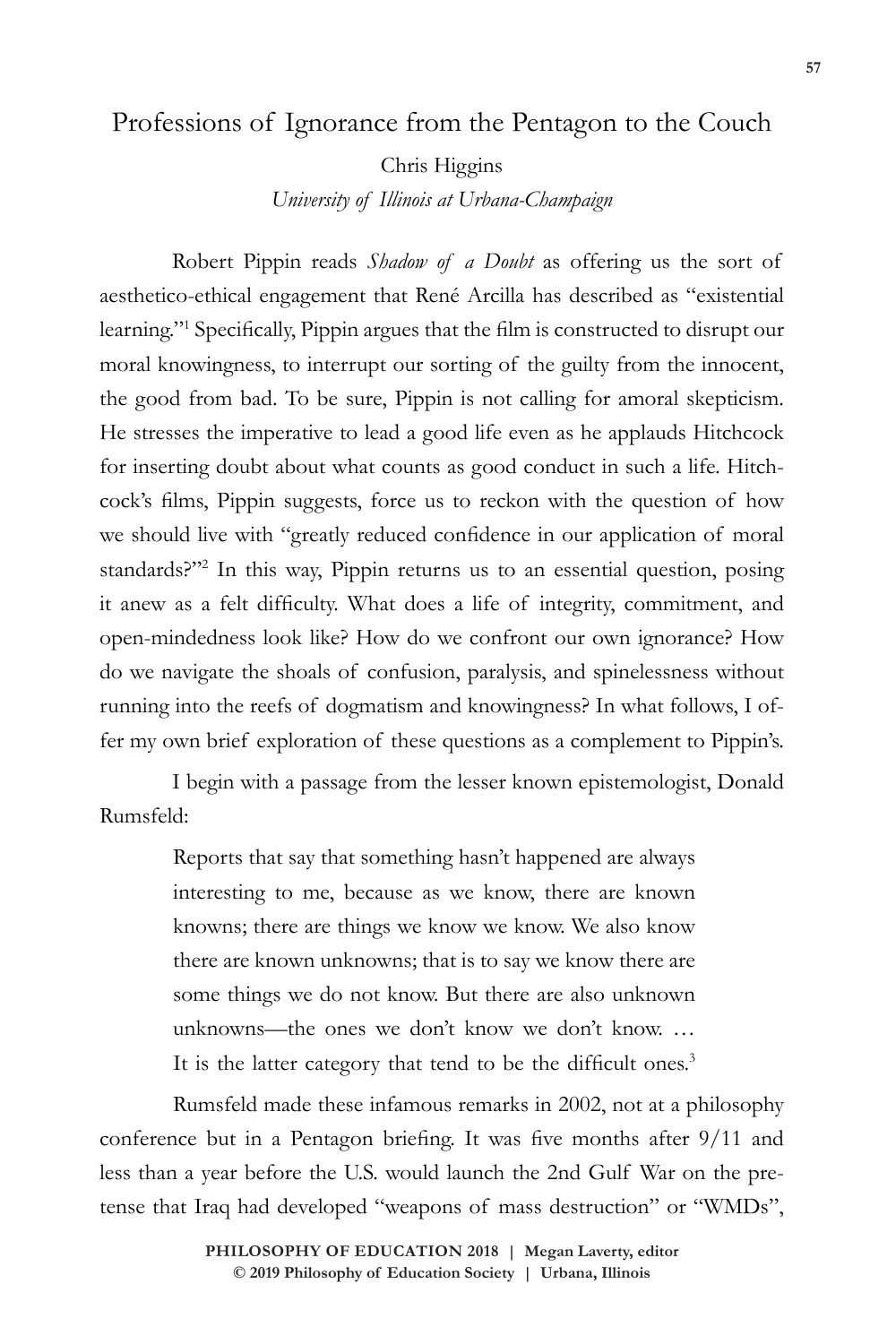when a reporter simply asked the Secretary of Defense whether there was any evidence of WMDs in Iraq. What should we make of his response?

Errol Morris, who made a feature-length documentary of Rumsfeld,<sup>4</sup> doesn't mince words, calling it simply "the epistemology from hell."<sup>5</sup> Rumsfeld was known for his ability to find clever "exit ramps" to avoid answering questions, and this response was no exception.<sup>6</sup> Notice how, even when offering a taxonomy of ignorance, Rumsfeld cannot avoid a knowing tone, as signaled by the phrases "as we know" and "we also know." Notice too Rumsfeld's *mischievement* of forgetting the fourth category in this two-by-two matrix: unknown knowns.7 As Slavoj Žižek points out, this is the realm of the unconscious, the beliefs we disavow but on which we act all the same. Žižek cites the torture at Abu Ghraib as precisely one of the "obscene practices we pretend not to know about."8 Fittingly, Rumsfeld disavows his disavowal. Apparently, Rumsfeld was paying attention the day his logic professor explained the fallacy of "denying the antecedent." He was not wrong when he observed, later in the same press conference, that "absence of evidence is not evidence of absence."<sup>9</sup>But this functions here as pure sophistry. The syllogism seems to go something like this:

Premise 1: If evidence E is present in Iraq, Saddam has WMDs.

Premise 2: After searching high and low, we have not found E.

## *via modus mendacium*

Conclusion: We must invade Iraq.

While it is true that the search may have been flawed or incomplete, or simply that Iraq's weapons program left no traces of E behind, Rumsfeld is applying a veneer of methodological rigor and open mindedness to the not-at-all-open mind of an administration that has already decided to invade.

And yet, even if for all of the wrong reasons, Rumsfeld was on to something. After all, literal know-it-alls are fairly rare. Most of us readily admit that there are things we don't know—how could we deny it?—only to fall prey to the subtler conceit that we are aware of the extent and nature of our ignorance. The seeming modesty of marking portions of the map *terra incognita* conceals the more pernicious form of knowingness contained in these very maps and lines, as if all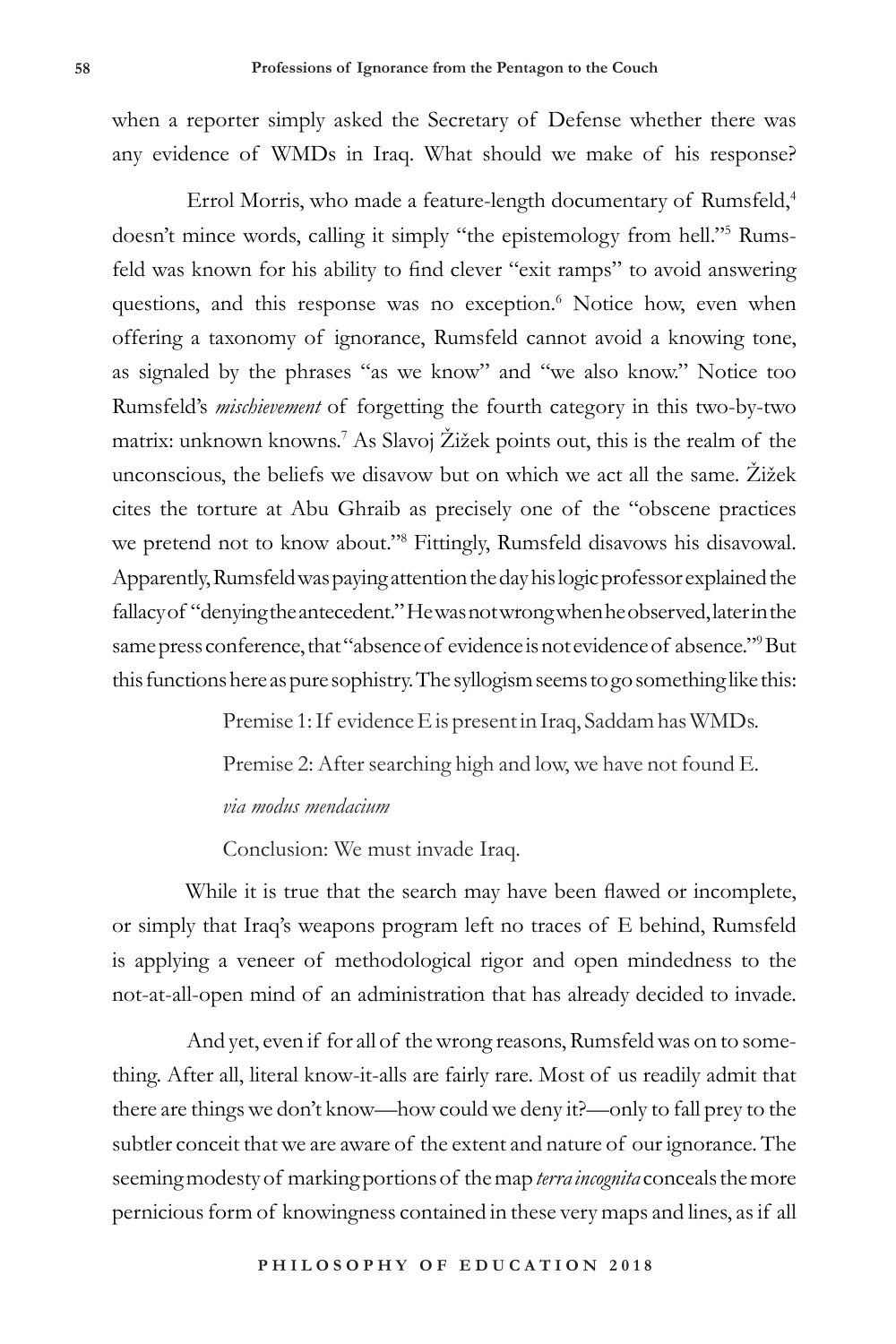## **Chris Higgins 59**

of our unknowns were known unknowns. Perhaps, though, we academics do not need Rumsfeld's reminder. We are, after all, a bit obsessed with this category of the "unknown unknowns," stressing variously that central to privilege is ignorance that one has it, or that it is the very otherness of the other that demands our respect, or that we experience moments of significant understanding as being "pulled-up short."10 But here's the rub. If we are not careful this can easily become more fuel for self-deception. There are a great many ways to fend off the shock of recognition that we do not know what we do not know. One very sophisticated way may be to attend conferences where people argue over the correct map of how others misdraw their maps.<sup>11</sup>

This leaves us in a tough spot, and I am not sure that either of our two main responses to this problem have been productive. I cannot follow those who try to elevate this impasse itself into a kind of negative theology. But I am also starting to doubt the fruitfulness of the main alternative, of boring down into the individual subject to identify some disposition toward openness or self-knowledge that can be honed, if not through formal education, then through experience itself. The hope has been that we can compensate for the Aristotelian adage that virtue is circular (since one has to practice virtue to become virtuous) with the Gadamerian addendum that such circles can be virtuous (since our gestalts make salient some details that lead to productive reframings). In the end, this approach seems like a paradoxical search for a way to will oneself into contact with the otherness that can disrupt the will. But what is left if we eschew both types of grand solution, looking neither to the starry heavens above nor to the moral law within?

To make progress I think that we need to get over two hang-ups. First, we need to let go of a certain perfectionist, all or nothing attitude. I think of the line from Beckett: "fail better."12 Second, we need to remind ourselves that the idea of a *thing* called a "mind" in a container called an "individual" is a metaphor that obscures as much as it illuminates. Minding—let's use the gerund to remind ourselves—involves social and material processes. By turning our gaze to our interpersonal modes of mindedness, our everyday structures of attention and inattention, we may find both more tractable enemies of self-knowledge and some positive evidence of "negative capability."13 In the space remaining, I will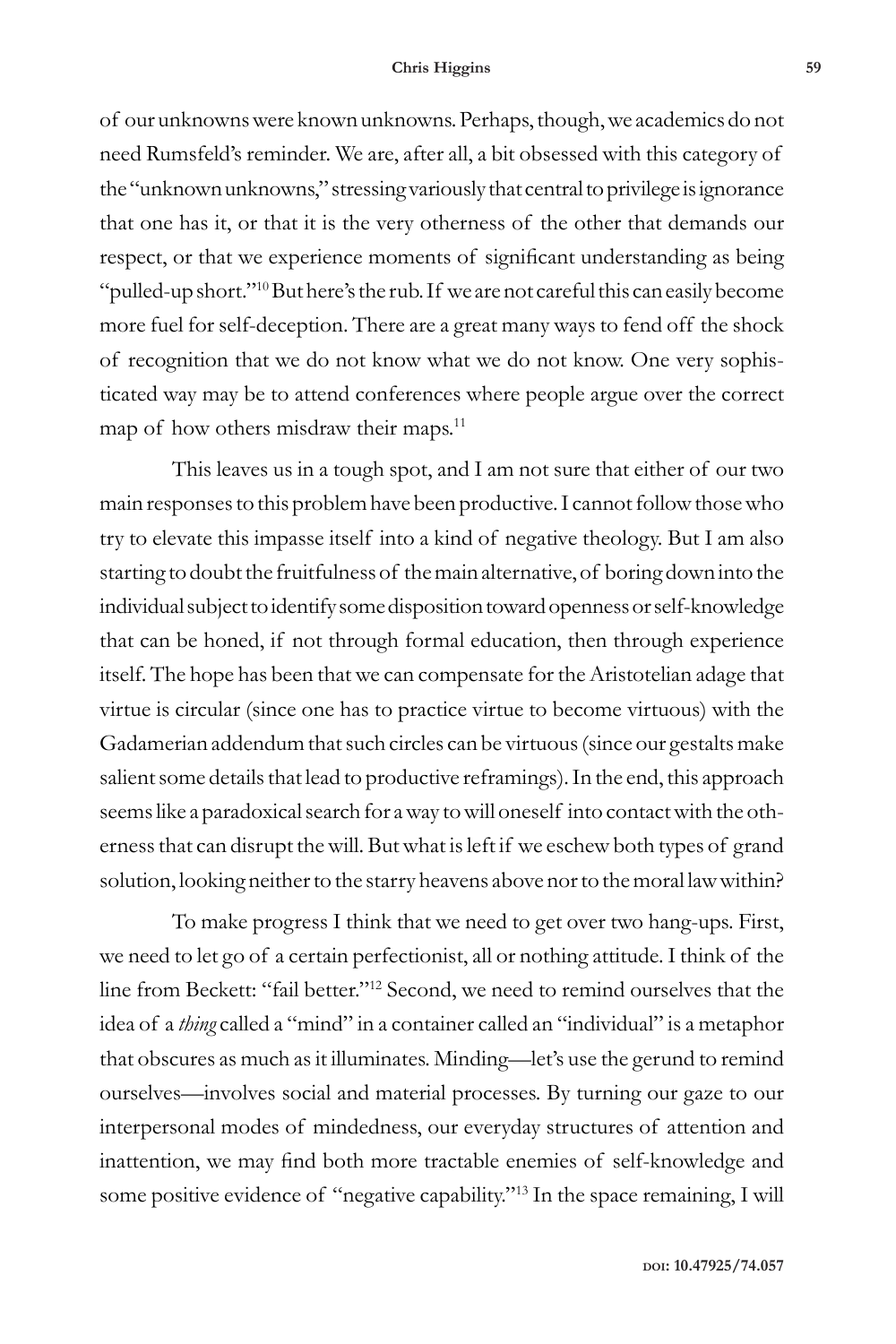consider two examples, the first an example of a structure of knowingness and the second an example of a practice for learning to live with our unknown unknowns.

For our first example, we need look no further than our own profession as educational philosophers. What brings us together, we hope, is a common value, the pursuit of self-knowledge. And yet, the matter may be more complicated than it seems, as pointed out by Jonathan Lear. "Open-mindedness," Lear declares, "is the capacity to live non-defensively with the question of how one should live."14 Lear stresses non-defensiveness because keeping Socrates' question open is for us both a source of aliveness and of anxiety. The anxiety is profound enough that we may accept, and indeed surreptitiously seek out, various forms of deadness as an acceptable price of quieting that anxiety. Instead of keeping the question open, we fall into various forms of "knowingness," which I will define as an implicit social agreement to act as if certain significant, open questions never need arise or have already been answered, or that they are sophomoric, irrelevant, quaint, and so on. Thus, Lear concludes, if professions are essentially institutionalized forms of knowingness—"defensive structures" encouraging deadness in the name of various conventions and standards—and philosophy is the name we have given to an eclectic set of traditions and practices devoted to undoing such defenses, then the idea of a "profession of philosophy is … a contradiction in terms."15 It expresses an illusion, a fantasy, a wish. Let us resist the grand conclusion, not only that philosophy is the path to self-knowledge, but also Thoreau's sweeping, "There are nowadays professors of philosophy, but not philosophers."<sup>16</sup> Let us simply note that we inhabit a professionalized practice that is poised in an interesting way between the urge to take some responsibility for one's unknown unknowns and the need to protect ourselves with communal forms of knowingness.

My second example is a humble workaday practice that I think can help one live in closer contact to one's ignorance. The practice I have in mind is psychoanalysis, but I hesitate to name it because trashing psychoanalysis has become such a popular sport. Hopefully, we have now finally entered the third phase in our relationship to Freud. In phase 1, we swallowed his ideas uncritically. In phase 2, we engaged in repeated gleeful topplings of our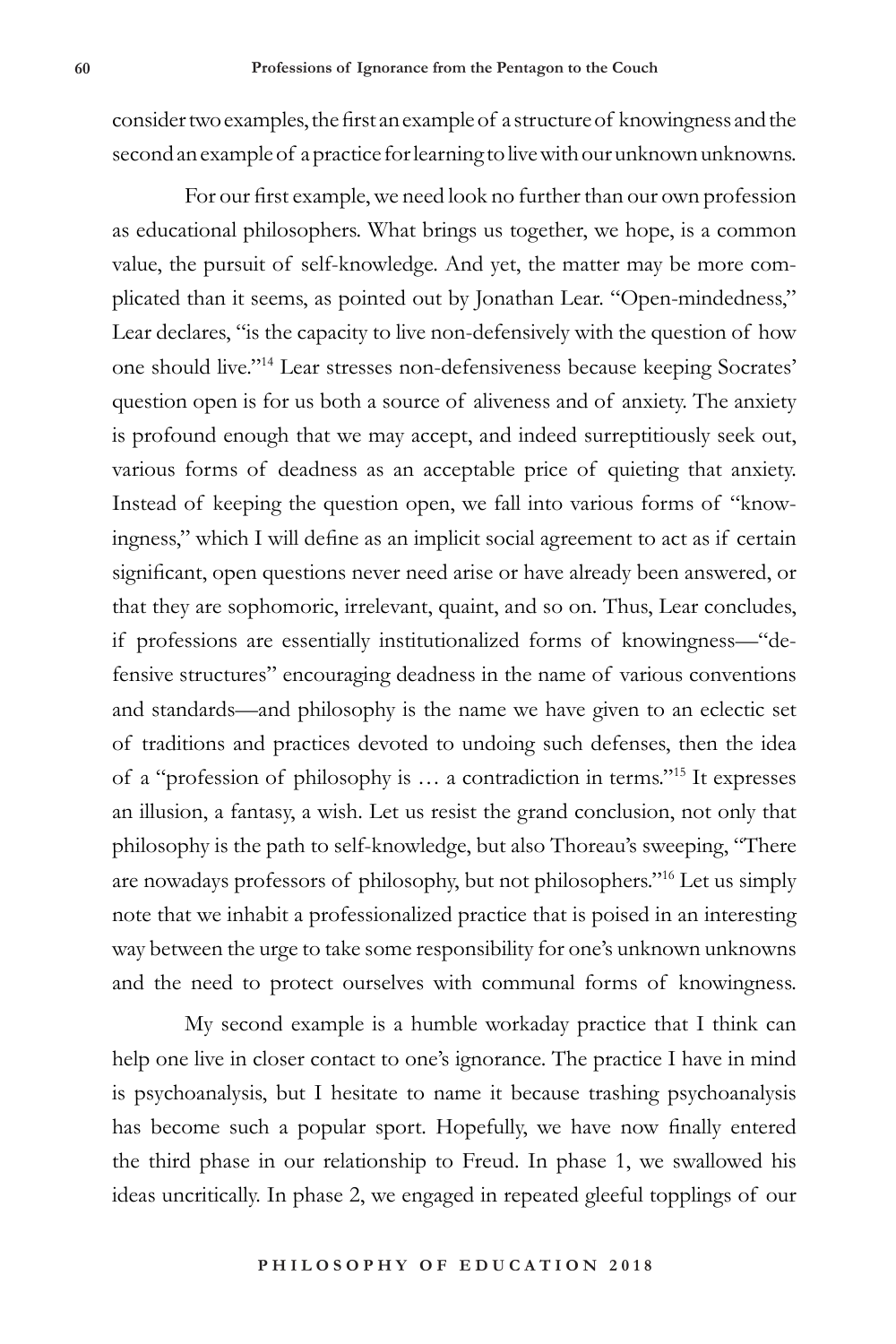## **Chris Higgins 61**

little statue-Freud off the pedestal we put it on. Perhaps we are now ready to start reading him, making sense of what he said, and seeing what we can learn from his wonderful, flawed assaying of the human soul. In any case, it is not psychoanalytic *theory* I have in mind. It is the special form of educative conversation Freud invented. We can call this "therapy," as long as we don't assume that we already know what this means. In conversation with the poet HD, Freud made a point of saying that, far from being a "heal-all," psychoanalysis was "the basis for a very grave philosophy."17 It is grave because it calls into question our very ideas of self-transparency and self-mastery.

This profound pessimism about the human condition makes Freud, ironically, utterly unlike the contemporary therapeutic culture for which he is often blamed. Psychoanalysis, Adam Phillips writes, is "incompatible … with traditional concepts of cure" which presume "an original wholeness or health to be restored."18 It is better described as a search "for new ways of living."19 However, prone to their own version of defensive professionalism (professional defensiveness?!), psychoanalysts themselves may well resist this conclusion. "And yet," as Phillips explains:

> Freud's description of the unconscious was a threat to, and a parody of, the more respectable versions of professional competence. If a psychoanalyst knows what's in the unconscious, or knows how it works, she has a specific expertise. But if the unconscious is what cannot be anticipated, can there then be experts of the unknown? "The weather," as Freud puts it here, "of course never comes from the quarter one has been carefully observing."<sup>20</sup>

I offer psychoanalysis, then, not as a teleological treatment but as a daily practice, not as fix for our epistemological problem but as a way of living with it. Psychoanalysis is the enactment of a special mode of attentiveness, a novel form of noticing. For example, when things go well, analysis puts in a space in which we are able to notice, to borrow Nelson Goodman's famous phrase, our "ways of worldmaking." How and why did I construe that as an obstacle? Why am I depressed after a success? Why is everyone in my life de-authorizing me? And so on. Another way to put this is that psychoanalysis helps us to learn to recognize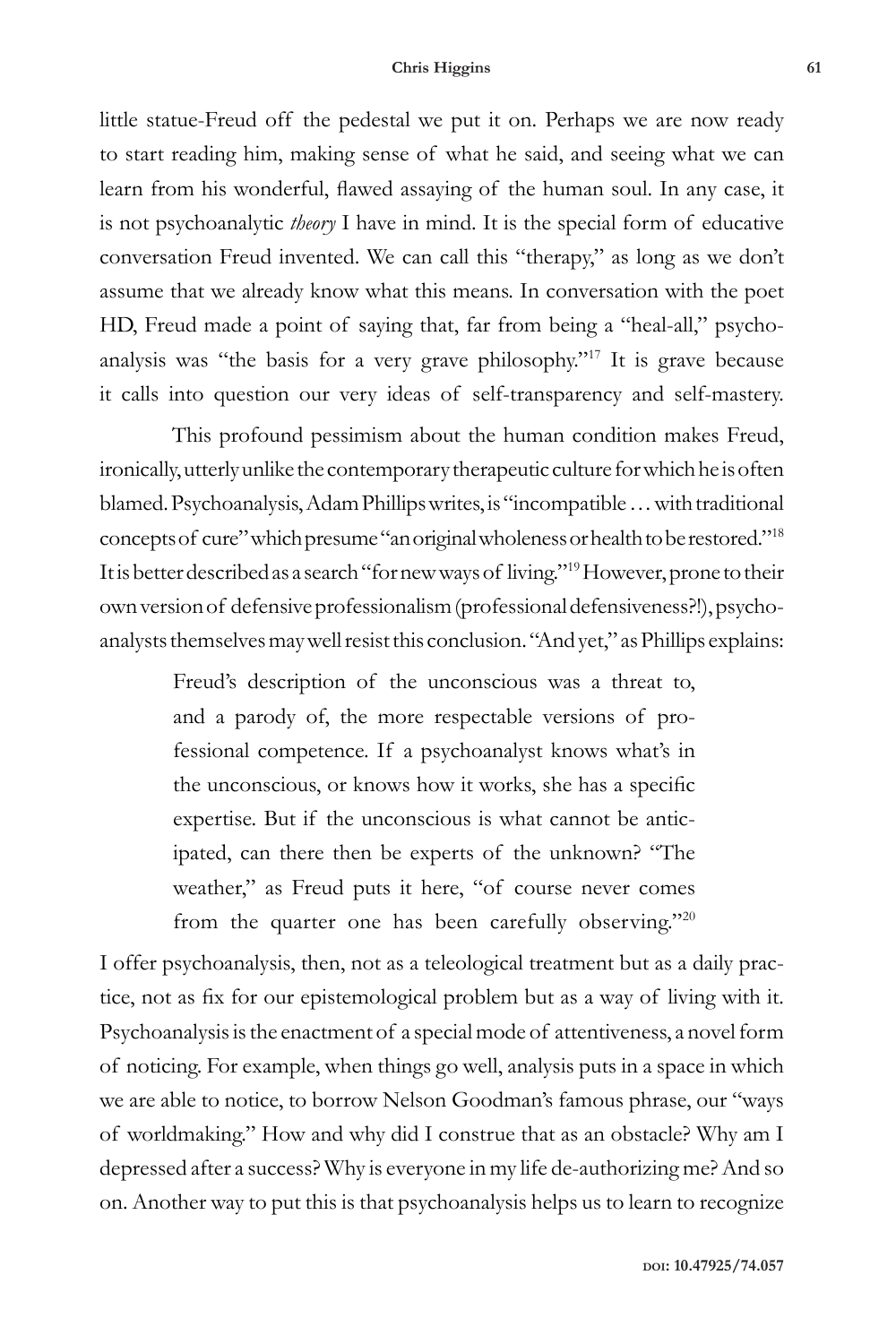our relational templates, to slowly gain an awareness of how one connects with and, if I may, "disconnects with" others. Or consider the fascinating domain of "primary process." The minding of which we are ordinarily aware is only one bandwith, as it were, of a broader spectrum of mind constantly at work. We narrate, explain, deduce, and plan. This "secondary process" is all very nice and useful. And yet, at the very same time, we are making the most wondrous mischievements. It doesn't matter how much practice you have: the unconscious never walks down the path of your expectations. It erupts into the session, or sneaks in wearing a disguise. Psychoanalysis is ongoing work, and often deeply invigorating play, in which we attend to our unknown unknowns, in which we engage in a way of being in proximity to even our most elusive and active ignorance.

Thus, even while we await a theoretical solution to the aporias of self-knowledge, we find concrete structures and practices that reinforce or disrupt our knowingness. I have offered two examples of the ways in which we fail and sometimes fail better in the worthwhile quest to take some responsibility for that interesting territory of unknown unknowns.

3 Donald H. Rumsfeld, Department of Defense News Briefing, February 12, 2002, https://archive.defense.gov/Transcripts/Transcript.aspx?TranscriptID=2636.

<sup>1</sup> René V. Arcilla, *Mediumism: A Philosophical Reconstruction of Modernism for Existential Learning* (Albany: Suny Press, 2010).

<sup>2</sup> I am quoting from the written version of the original, unrevised Kneller Lecture, given at the Philosophy of Education Society Conference, Chicago, March 24, 2018.

<sup>4</sup> *The Known Unknown*, film, directed by Errol Morris (Los Angeles: Participant Media, 2014).

<sup>5</sup> Errol Morris, "The Certainty of Donald Rumsfeld (Part 1)," *New York Times*, March 25, 2014, https://opinionator.blogs.nytimes.com/2014/03/25/the-certainty-of-donald-rumsfeld-part-1/.

<sup>6</sup> UPI Pentagon correspondent, Pam Hess in conversation with Errol Morris. See Morris, "The Certainty of Donald Rumsfeld (Part 1)."

<sup>7</sup> This is Walter Kaufmann's wonderful translation for Fehlleistung, the term of Freud's that James Strachey (the General Editor of the "Standard Edition" of Freud in English) embalmed with his choice of parapraxis. See Walter Kaufmann, *Discovering the Mind, Volume 3: Freud, Adler, and Jung* (New York: Routledge, [1980] 2017), 24. For a critique of Strachey's scientizing translation, see Bruno Bettelheim, *Freud and Man's Soul* (New York: Knopf, 1983). On Fehlleistung, see pp. 85–87.